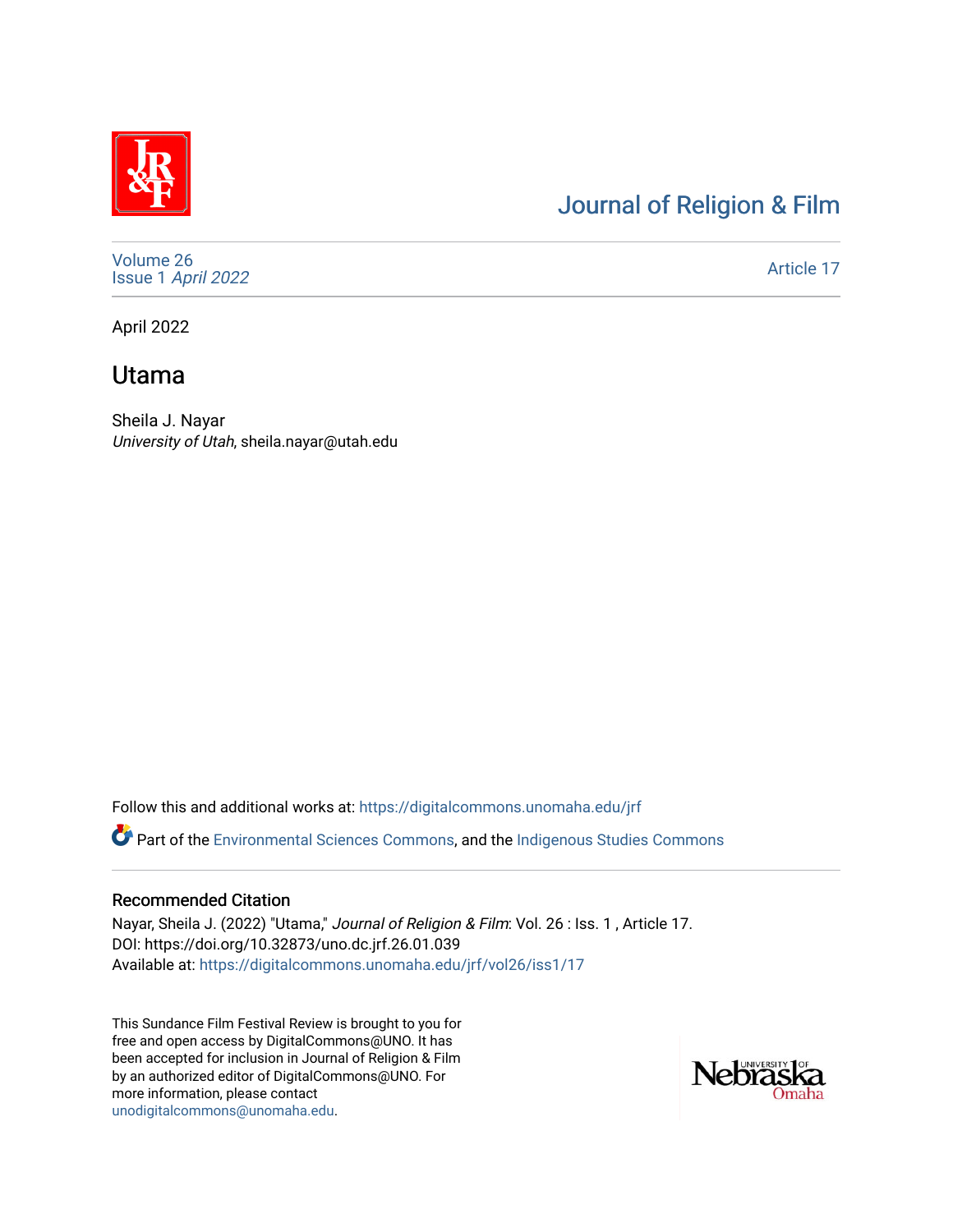### Utama

#### **Abstract**

This is a film review of Utama (2022), directed by Alejandro Loayza Grisi.

#### Keywords

Climate Change, Indigenous People, Bolivia

#### Creative Commons License



This work is licensed under a [Creative Commons Attribution 4.0 License](https://creativecommons.org/licenses/by/4.0/).

#### Author Notes

Sheila J. Nayar teaches at the University of Utah, in the department of Film and Media Arts. Her research interests include the interplay of narrative and phenomenology, especially in the context of orality and alphabetic literacy. She is the author of several books on that subject, including Cinematically Speaking: The Orality-Literacy Paradigm for Visual Narrative and The Sacred and the Cinema: Reconfiguring the "Genuinely" Religions Film, as well as articles in such journals as Film Quarterly, PMLA, and the Journal of the Academy of Religion. Currently, she is working on a book project on secularism and Hindi popular cinema.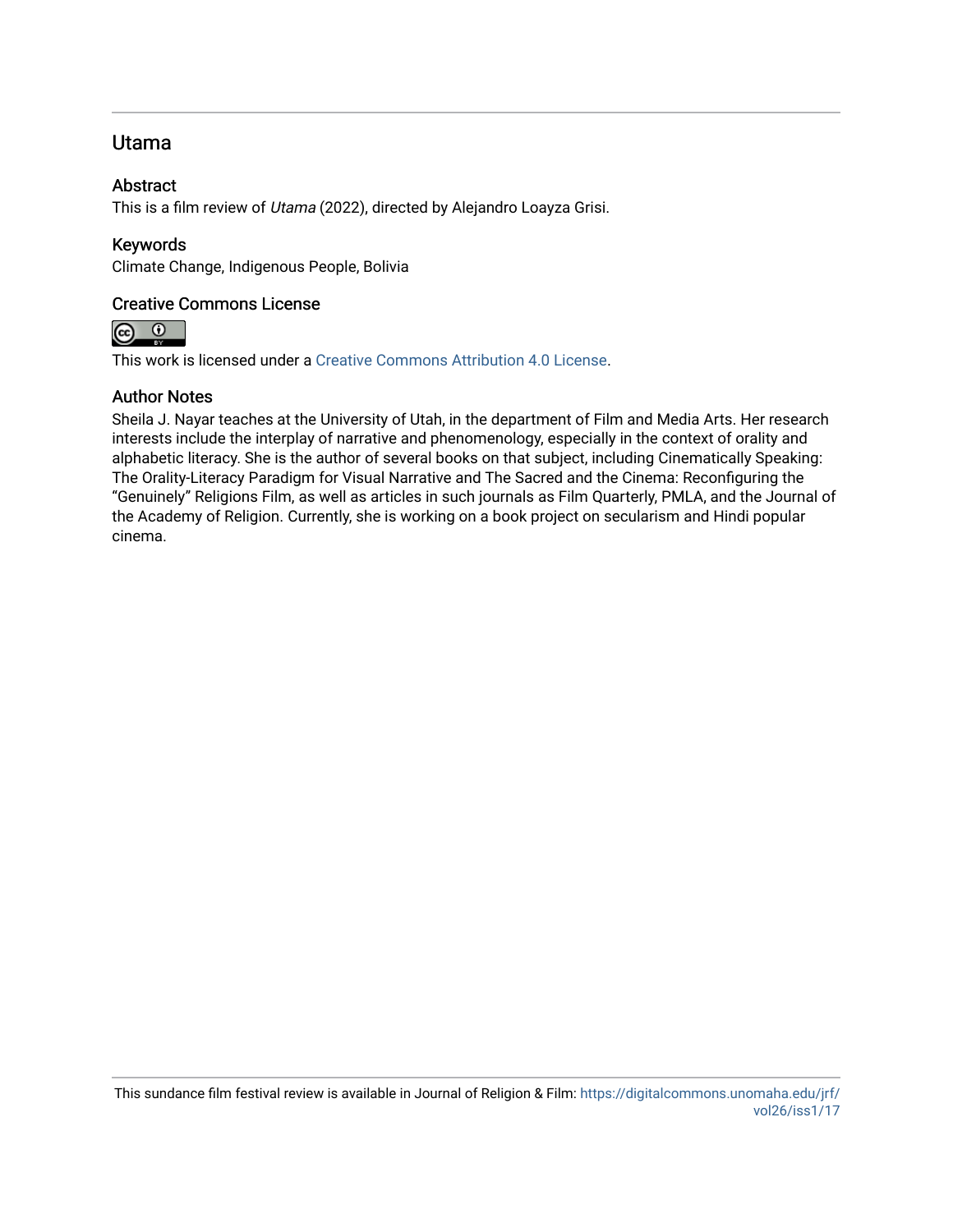

**Utama (2022), dir. Alejandro Loayza Grisi** 

*Utama* (Our Home) brings to viewers a Bolivian topography that is as unknown as it is visually stunning: breathtakingly majestic; at turns, even Martian—and also on the edge of climate-change peril. While this drought-ridden landscape unquestionably serves as one of the film's characters, *Utama*'s spirit is decidedly human. At the film's center is an elderly Quechua couple living in the Bolivian highlands, Virginio and Sisa, whose performances by José Calcina and Luisa Quispe are riveting because they feel so real. (They also happen to be an indigenous Antiplanos couple in real life.)

Their lives are diurnally ritualistic, following the cadences of their natural environment. Virginio drives their llamas on treks through the parched desert, occasionally bringing back interesting rocks for Sisa, as he has done for decades. Sisa, meanwhile, tends to their primitive home, preparing the meals, making the tea, and—increasingly difficult these days—gathering the water. Quietly and compellingly, the film charts the mounting distances Sisa must travel in order to find that true liquid gold. When the household well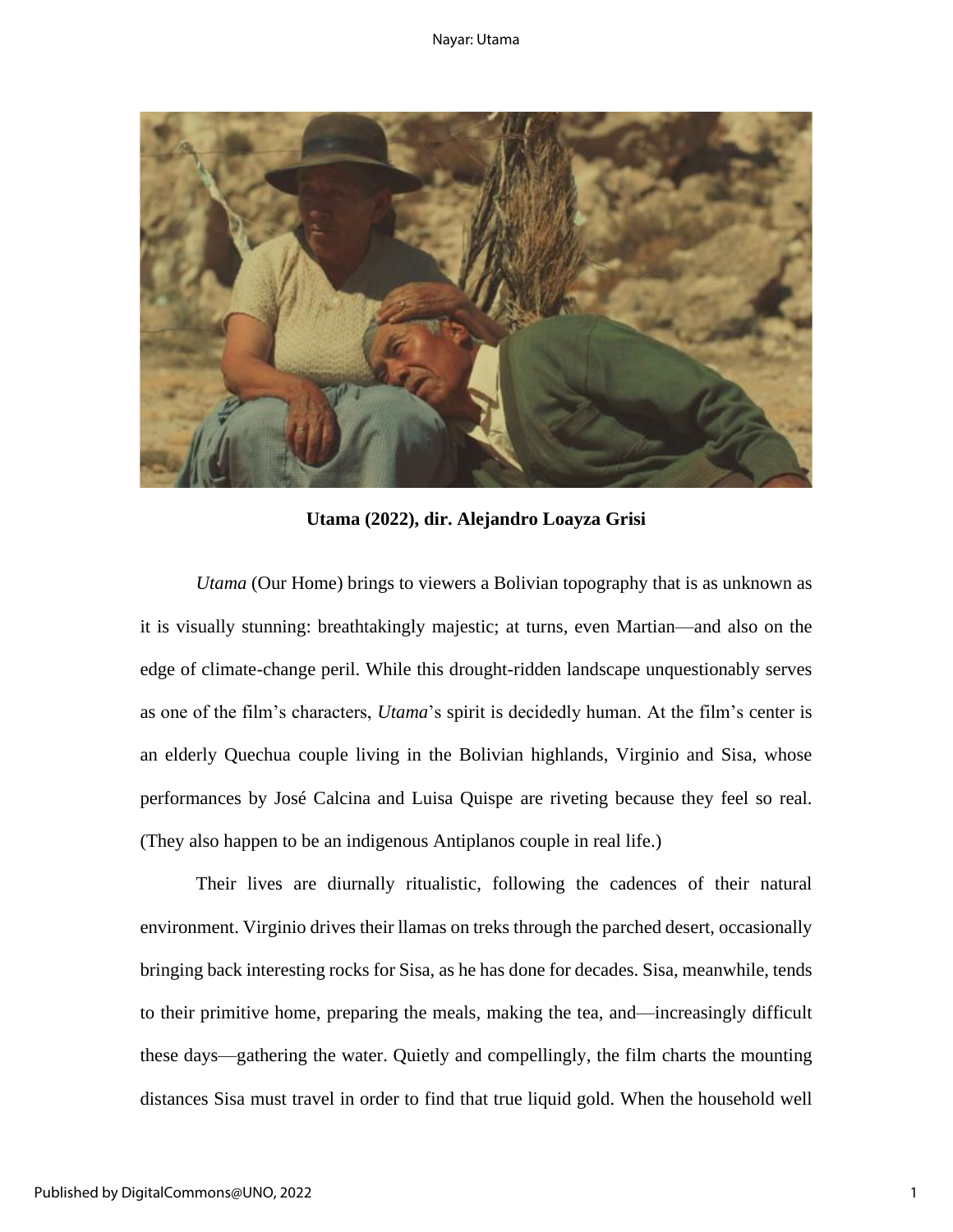dries up, she carts her pails to the village pump; and when that stops delivering, she, too, must trek the high-plains desert: to the river, at which the women who haven't yet abandoned their ancestral lands for the city, come now to wash—dishes, clothes, their hair, their children.

When Sisa remarks on the increasing difficulty of obtaining water, Virginio grumpily reminds her that fetching it is "her job." Wordlessly she capitulates, more from resilience, we sense, than from submission to patriarchy. "Time has gotten tired," Virginio is told the next day when he journeys to the village to find out what's going on. It's a statement that serves no less as a metaphor for his own declining health, which he continuously downplays to Sisa. We, on the other hand, fully glean his predicament, given the incessant labored breathing that, from our very first encounter with him, haunts the soundtrack like a painfully degenerating leitmotif. In fact, every sound in the film conjures a land and lifestyle that is parched and dying out: the crackling of the fry bread that the couple eats; the howling winds; the sere, rocky earth dispensed between Sisa's fingers; even the strained breathiness of Andean wind pipes on the soundtrack. Never, too, has a cloudlessly turquoise sky felt so forbidding and hostile.

Hostility, too, clouds Virginio when his grandson, Clever (Santos Choque), arrives with supplies and what Virginio assumes will be renewed insistences, spurred by Clever's father, that he and Sisa migrate to the city. During his extended stay, Clever joins his grandfather on several excursions with the llamas whose ears are festooned with pink ribbons (Clever, meanwhile, is in hoodie with smartphone and headphones around his neck). As they pass through blanched rocky plains that, with descending night, turn the grainy luster of Navajo sand paintings, we realize the extent to which neither man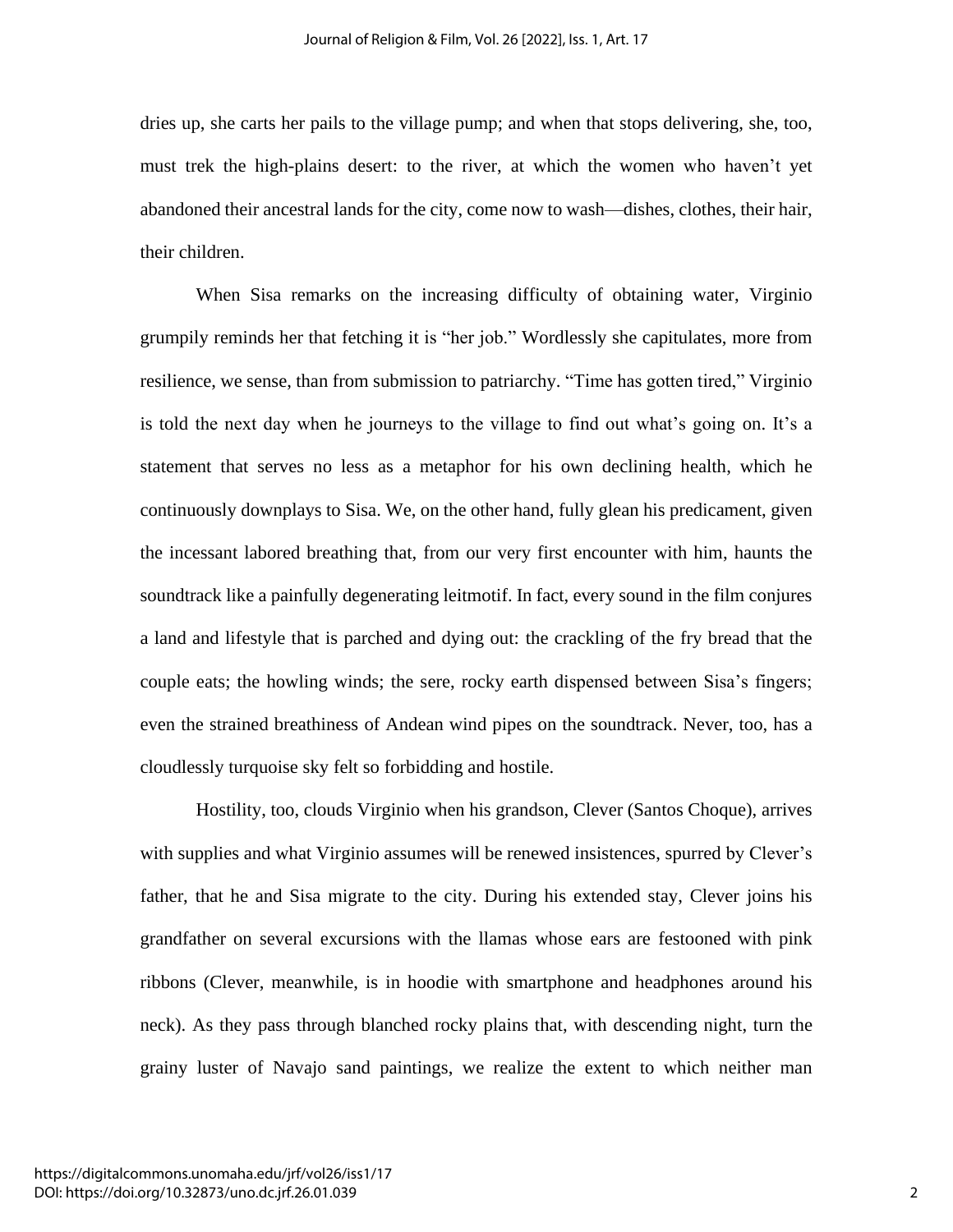#### Nayar: Utama

comprehends the other. Virginio castigates Clever for the ignorant ease with which he can imagine them abandoning the ancestors: "There are sacred places, you know. … Do you even know what sacred means, you spoiled brat?" Thus does Virginio instruct him on the sacredness of the condor: how that hallowed bird approaches its own death, thereby initiating a new life cycle. Clever, meanwhile, is onto Virginio's attempts to hide the severity of his illness. No wonder, then, their articulated concerns—and antagonisms regarding how Sisa is going to be taken care of. Virginio, after all, insists she'll be going with him.

When Virginio stops to stare up at the sacred mountain that he will climb with a group of villagers to perform sacred rituals with hopes to "sow water," we understand that his lament of "You are dying, you are dying" is not so much about the natural world as about himself and the life he has actively maintained with his wife. Such are the ways that the film's elegiac call to action regarding climate change is never permitted to overrun the delicacy of the story's familial triangle. Moreover, *Utama* is shot with such a grace and skill, with such a poetically visual splendor, that even the tiniest of gestures and most mundane of daily activities become pregnant with existential meaning. The cinematography leaves indelible shots in one's mind, not unlike those most acclaimed ones in *The Searchers*. Only here, the shots feel far less symbolically staged and far more as if organically emerging from the realities of the environment.

"There's nothing here," Clever says at one point about his grandparent's cherished habitat. And, indeed, the film wants us ultimately to come away asking: well, why is that? Isn't the human exodus to the cities largely the consequence of human-derived climate change? No less, though, does *Utama* want to confirm that there *is* something here: a

3